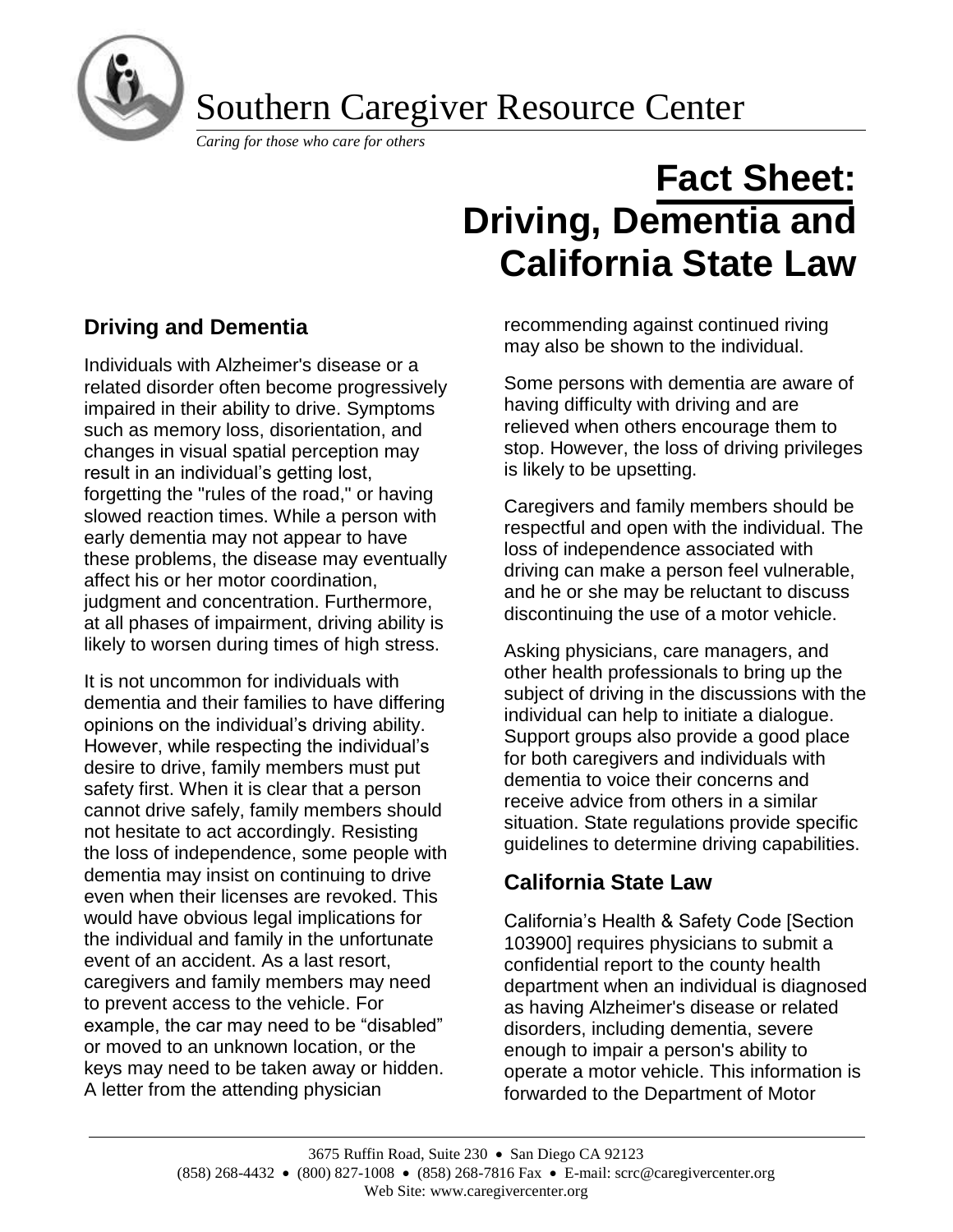Vehicles (DMV), which is authorized to take action against the driving privileges of any individual who is unable to safely operate a motor vehicle. If the physician's report indicates that an individual has *moderate* or *severe* dementia, the individual will no longer be permitted to operate a motor vehicle. DMV has determined that *only drivers with dementia in the mild stages may still have the cognitive functions necessary to continue driving safely*. DMV requires re-examination for all individuals reported to have mild dementia.

In lieu of a physician's report, a family member may submit a written referral to the Regional Driver Safety Office, requesting that DMV re-examine the driving ability of an individual with dementia. DMV has the authority to re-examine drivers who have been reported to be unsafe, and, alternatively, to take immediate action if the driver appears to be an immediate safety risk.

The California DMV follows specific procedures when a medical report is received:

- 1. A computer search is conducted to locate the individual's name, verify that he/she has a license, and examine the driving record.
- 2. The individual is contacted by letter and sent a "Driver Medical Evaluation" form to authorize his/her primary physician to submit medical information about the status of the dementia to DMV.
- 3. A Driver Safety hearing officer reviews the medical form. If the documentation reveals that the dementia is in the mild stage, the individual is scheduled for a reexamination with DMV. If the individual has moderate or severe dementia, driving privileges will be

revoked. If the individual fails to submit medical documentation within the requested time frame, all driving privileges will be suspended.

- 4. A re-examination is completed, involving three phases: a **visual test**, a **written test**, and an **interview**.
	- **Visual Test**: Effective January 1, 2001, all drivers must have corrected visual acuity of better than 20/200 in the better eye without the use of a bioptic telescope (an optical device attached to eyeglasses to increase focus).
	- **Written Test:** The individual is given the standard DMV written examination is designed to test a person's knowledge of the road. This written test also allows DMV to determine not only the individual's knowledge of driving laws, but more importantly, the individual's mental competency and cognitive skills.
	- **Interview:** The in-person interview focuses on the medical documentation as well as the driver's ability to coherently answer questions about his or her assistance with daily activities, etc. Persons who do well up to this point are then given a driving test. Those who do poorly may have their driving privilege suspended or revoked.
- 5. The driving test is designed to test driving skills that might be affected by mild dementia. For instance, the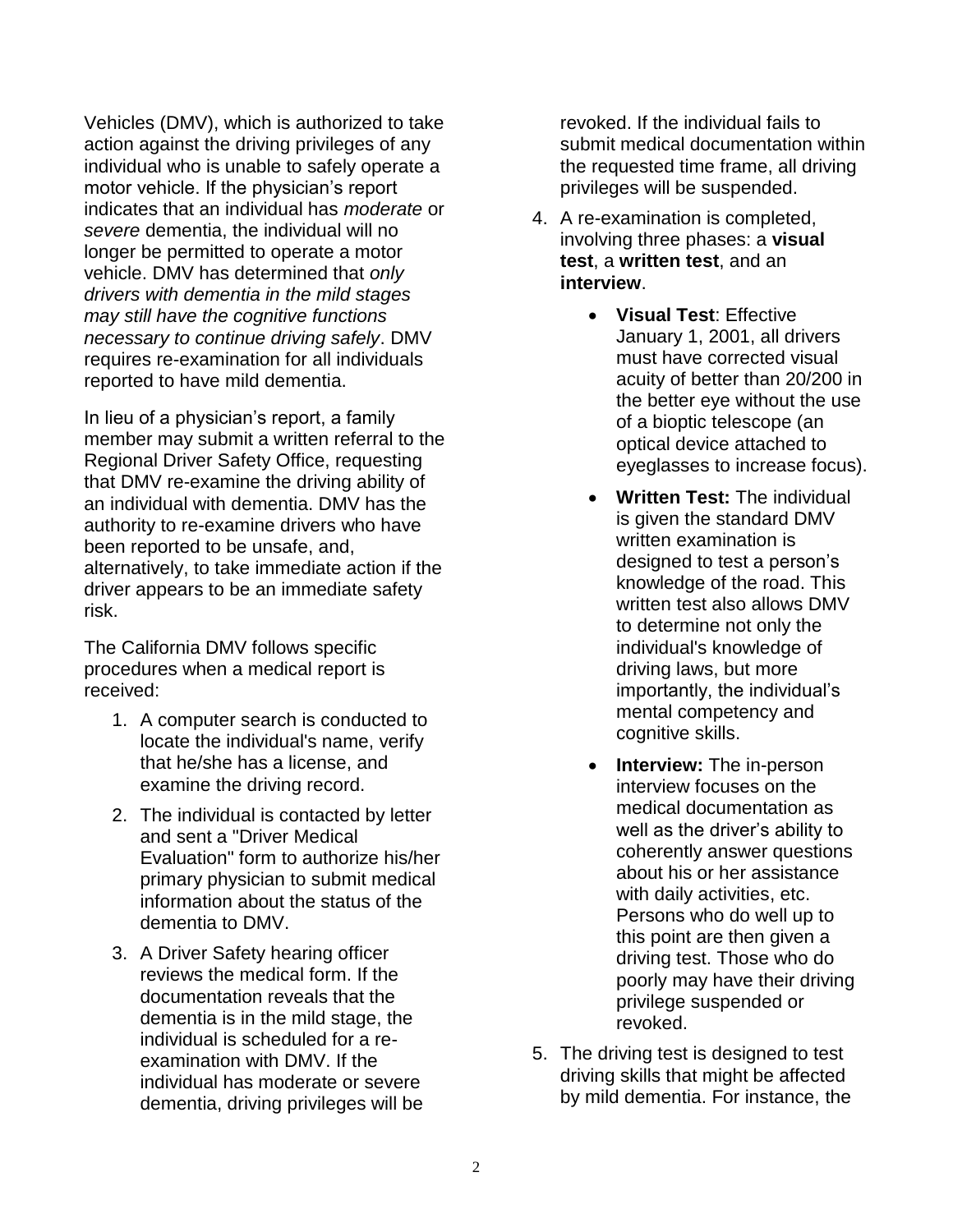first thing observed is whether the individual can find his/her car. Then, the examiner gives a series of commands, rather than one direction at a time (for example, "Please drive to the corner, turn left and turn right at the first street"). The test generally lasts longer than the ordinary driver's test in order to gauge whether or not fatigue is a problem.

- 6. If the individual passes the driving test, the license is generally not suspended or revoked. However, restrictions may be imposed on the license, such as no freeway driving, no night driving, or driving allowed only within a certain radius. DMV may want to review the individual's driving skills again in six to twelve months. At that time, the entire process is repeated.
- 7. An appeals process is available if the individual or family wishes to contest the suspension or revocation of the driver's license. At the hearing, the individual must present evidence, such as new medical information, to prove that the dementia does not impair his or her ability to safely operate a motor vehicle.
- 8. DMV can provide a California identification card to those persons who will no longer have a driver's license.

In lieu of a physician's report, a family member may submit a written referral to the Regional Driver Safety Office, requesting that DMV re-examine the driving ability of an individual with dementia. DMV has the authority to re-examine drivers who have been reported to be unsafe, and, alternatively, to take immediate action if the driver appears to be an immediate safety risk.

As of January 2001, Senate Bill 335 (SB 335) specifically requires DMV to conduct a re-examination, including a behind-thewheel driving test, upon receipt of notification from the driver's spouse or a family member within "three degrees of consanguinity" (no more than a third generation of blood relationship). The person must submit the report in writing and may not report the same family member more than one time during a twelve-month period. The family member completing the report is not required to report his or her name but must identify the family relationship. The report must be based upon personal observation, evidence of a physical or medical condition that may impair safe driving, or upon personal knowledge of traffic citations or other evidence indicating unsafe driving. The report must be filed in good faith and with reasonable knowledge that the driver cannot safely operate a motor vehicle. SB 335 does not preclude other family members (outside three degrees of consanguinity) from referring a driver. However, other family members must sign the referral. DMV will not act upon anonymous referrals other than those authorized by SB 335. If confidentiality is requested, DMV will honor this request to the extent possible under the law. All referrals should also include the full name of the driver, his or her license number (if known), date of birth, and current address. DMV is required to give ten days written notice of the time and place for reexamination. If the driver refuses the reexamination or fails to complete the reexamination, DMV is required to suspend or revoke all driving privileges until reexamination is completed. If it appears that the driver presents an immediate safety risk, DMV could take immediate action in lieu of re-examination.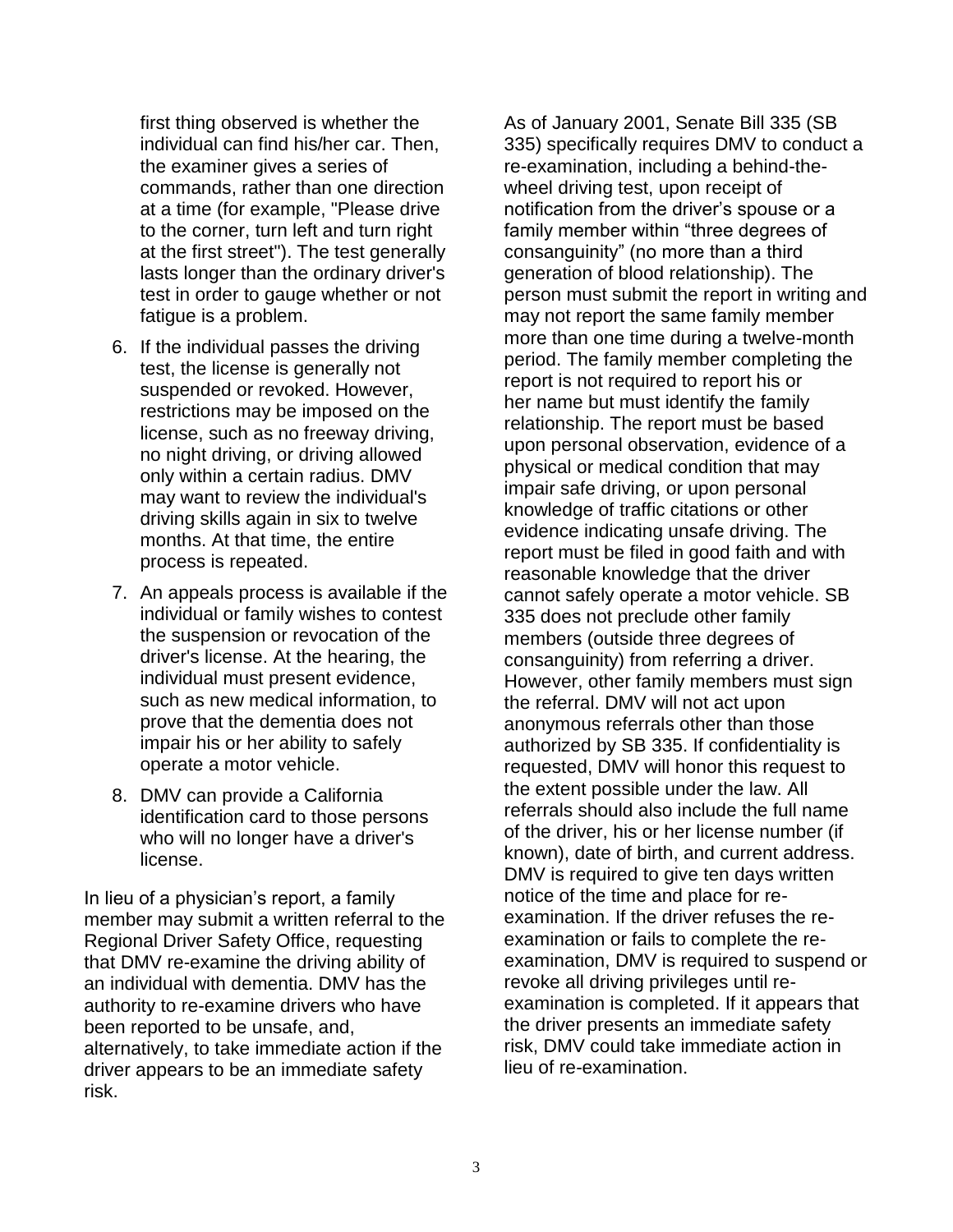DMV has separate requirements and guidelines for drivers with other cognitive disorders (e.g., stroke, head injury, epilepsy). For further information regarding driving regulations, dementia and cognitive impairments, call your local DMV for the number of your Regional Driver Safety Office, or contact the Post-Licensing Policy Unit in the Sacramento DMV: (www.dmv.ca.gov/ (800)777-0133) Laws pertaining to driving and dementia are subject to change.

## **Advice for Caregivers**

To ease the adjustment, it will be important to make other transportation arrangements so that the individual's mobility and activity level are not unduly restricted. Family members, friends, and neighbors can offer to drive the individual to social engagements and appointments. If dementia is mild, the individual may be able to use public transportation or taxis. Caregivers can reduce the need to drive by having groceries, meals, and prescription medicines delivered.

It is important for the person with dementia to maintain interaction with friends and family. Caregivers can invite friends and family over for regular visits and, if possible, arrange social outings for the individual with dementia. Caregivers and family members should keep in mind the individual's personality in discussing and devising a plan to limit or discontinue the individual's driving. It is not unusual to encounter great resistance to any limitations on driving. But safety must be the primary concern. When possible, the individual with dementia should be included in planning alternative means of transportation. Caregivers can enlist the support of family, friends, and professionals when making and implementing difficult decisions about driving.

## **Resources**

#### **Southern Caregiver Resource Center**

3675 Ruffin Road, Suite 230 San Diego, CA 92123 (858) 268-4432 I (800) 827-1008 (in CA) Fax: (858) 268-7816 E-mail: scrc@caregivercenter.org Website: [www.caregivercenter.org](http://www.caregivercenter.org/)

Southern Caregiver Resource Center offers free support services to caregivers of adults with chronic and disabling conditions in San Diego and Imperial counties. Services include information and referral, needs assessments, care planning, family consultation, case management, individual counseling, legal and financial consultation, respite care, education and training, and support groups.

### **Family Caregiver Alliance**

(415) 434-3388 | (800) 445-8106 Website: [www.caregiver.org](http://www.caregiver.org/) E-mail: info@caregiver.org

Family Caregiver Alliance (FCA) seeks to improve the quality of life for caregivers through education, services, research and advocacy. Through it's National Center on Caregiving, FCA offers information on current social, public policy and caregiving issues and provides assistance in the development of public and private programs for caregivers.

## **Suggested Reading**

California Department of Motor Vehicles. Dementia (DMV Evaluation). (Updated 2017) [https://www.dmv.ca.gov/portal/dmv/detail/dl/d](https://www.dmv.ca.gov/portal/dmv/detail/dl/driversafety/dementia) [riversafety/dementia](https://www.dmv.ca.gov/portal/dmv/detail/dl/driversafety/dementia)

California Department of Motor Vehicles. *Driver Safety Information Lapses of Consciousness Disorders*. (updated 2017) [www.dmv.ca.gov/portal/dmv/detail/dl/driver](http://www.dmv.ca.gov/portal/dmv/detail/dl/driversafety/lapes) [safety/lapes](http://www.dmv.ca.gov/portal/dmv/detail/dl/driversafety/lapes)